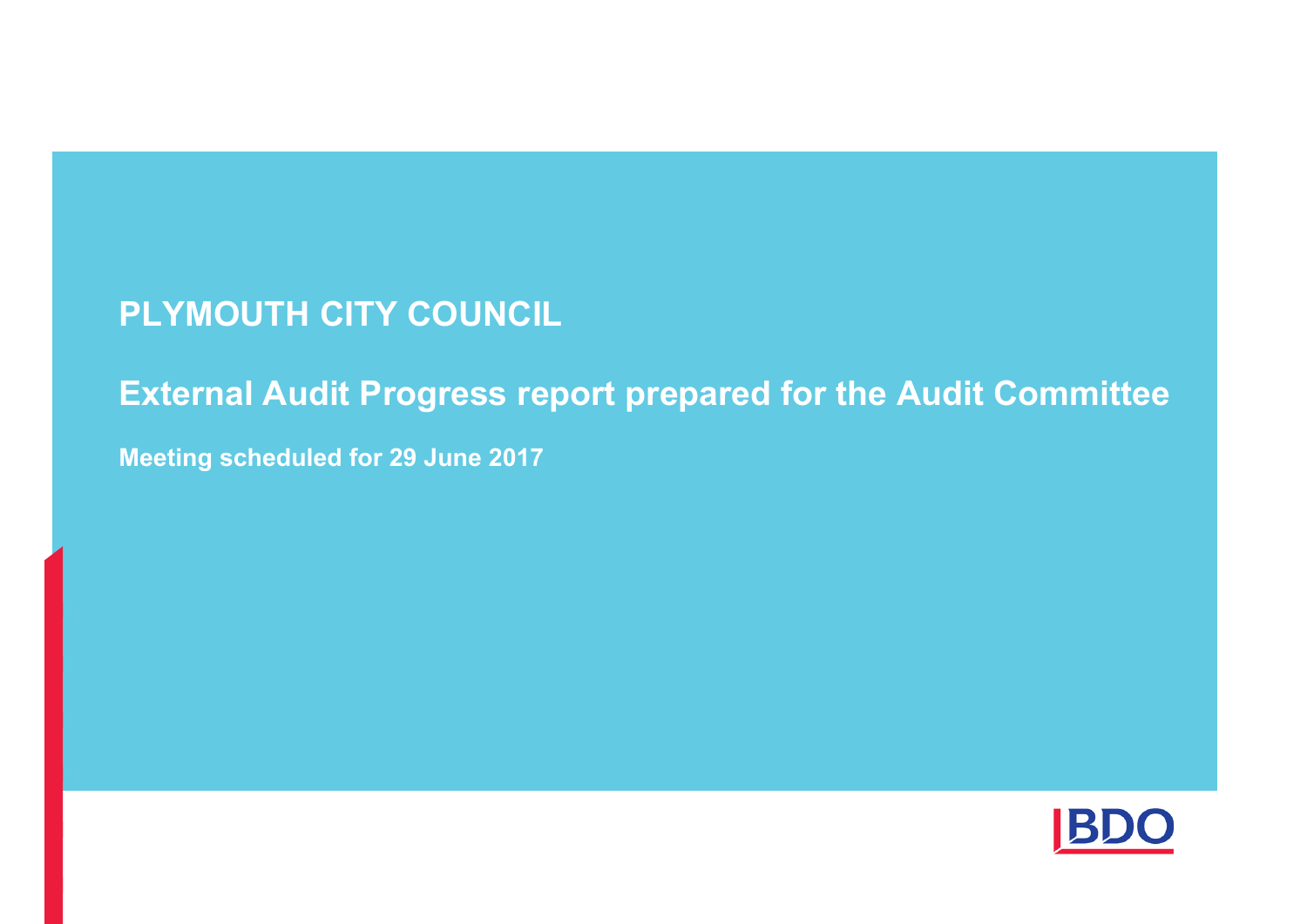# **INTRODUCTION**

In March earlier this year we presented our 2016/17 Audit Planning Document to the Audit Committee. One of the key reasons for making this presentation is to highlight and explain to the Audit Committee the key issues which we believe are relevant to the audit of the financial statements and the Council's use of resources for the year ending 31 March 2017.

The Audit Planning Document therefore forms a key part of our communication strategy with the Audit Committee and which is designed to promote effective two-way communication throughout the audit process.

Planning is an iterative process and our audit plan is routinely updated as our audit progresses. This update report has been prepared to communicate the changes that have occurred since March and also to set out the key dates for completing the significant elements of our work.

We have therefore provided an update to the risks and, in Appendix 1 we have provided updated timings for when we expect to complete the different elements of our work.

This report has been prepared solely for the use of Plymouth City Council. In preparing this report, we do not accept or assume responsibility for any other purpose, or to any other person to whom it is shown or into whose hands it may come, except when expressly agreed by our prior written consent. If others choose to rely on the contents of this report, they do so entirely at their own risk.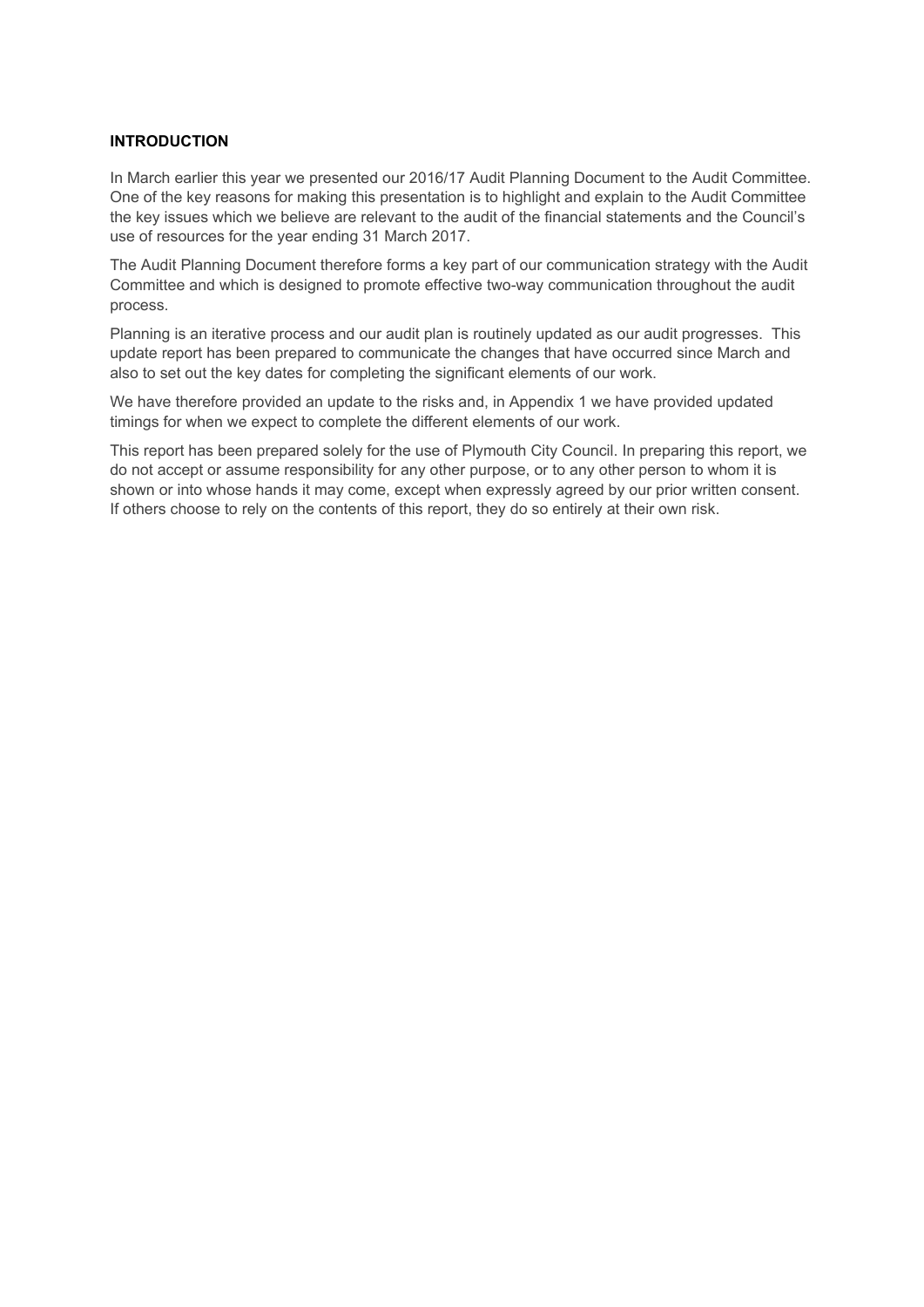### **UPDATE ON THE 2016/17 AUDIT PLAN**

Since preparing our audit plan, we have reconsidered the risks identified to respond to the Council's circumstances and reflecting findings from the external quality review of our 2015/16 work.

The first two areas that have been subject to change relate to the financial statements and the valuation of property, plant and equipment (PPE) and to the valuation of the net pension liability in connection with the local government pensions scheme (LGPS).

We have not changed the nature of the risk from when we issued our planning document in March. However, since issuing the plan, we have revised the level of significance of two financial statement related risks that were previously classified as "Normal" risks to that of a "Significant" risk due to the level of estimation that both areas contain.

## **Financial Statement Risks**

Details of the amended audit risk areas relating to our financial statements work are set out below:

| <b>RISK</b>                                       | <b>DESCRIPTION</b>                                                                                                                                                                                                                                                                                                                                                                                                                                                                                                                                                                                               | <b>PLANNED AUDIT RESPONSE</b>                                                                                                                                                                                                                                                                                                                                                                                                                                                                                      | <b>EXTERNAL DATA</b>                                                                                                                                                                                                                                                                                                                                                                                   |
|---------------------------------------------------|------------------------------------------------------------------------------------------------------------------------------------------------------------------------------------------------------------------------------------------------------------------------------------------------------------------------------------------------------------------------------------------------------------------------------------------------------------------------------------------------------------------------------------------------------------------------------------------------------------------|--------------------------------------------------------------------------------------------------------------------------------------------------------------------------------------------------------------------------------------------------------------------------------------------------------------------------------------------------------------------------------------------------------------------------------------------------------------------------------------------------------------------|--------------------------------------------------------------------------------------------------------------------------------------------------------------------------------------------------------------------------------------------------------------------------------------------------------------------------------------------------------------------------------------------------------|
| Property,<br>plant and<br>equipment<br>valuations | Local authorities are required to<br>ensure that the carrying value of<br>property, plant and equipment<br>(PPE) is not materially different to<br>the fair value at the balance sheet<br>date.<br>The Council operates a rolling<br>valuation programme to ensure<br>that all properties are valued at<br>least every five years.                                                                                                                                                                                                                                                                               | We will review the instructions<br>provided to the valuer and review<br>the valuer's qualifications in<br>order to confirm we can rely on<br>the management expert.<br>We will review the valuation<br>performed and test a sample of<br>assets to confirm the valuation<br>has been correctly accounted for.                                                                                                                                                                                                      | We will review<br>independent data that<br>shows indices and price<br>movements for classes<br>of assets against the<br>percentage movement<br>applied by the Council.                                                                                                                                                                                                                                 |
| <b>Pensions</b><br>liability                      | The Council's pension liability<br>comprises the Council's share of<br>the market value of assets held in<br>the Devon Pension Fund less the<br>estimated future liability to pay<br>pensions.<br>The pension fund liability is<br>calculated by actuaries with<br>specialist knowledge and<br>experience. The calculation uses<br>membership data held by the<br>pension fund and uses factors such<br>as mortality rates and expected<br>future pay rises to calculate the<br>liability.<br>There is a risk the valuation is not<br>based on accurate membership<br>data or uses inappropriate<br>assumptions. | We will agree the disclosures to<br>the information provided by the<br>pension fund actuary.<br>We will contact the Devon<br>Pension Fund auditor and request<br>confirmation of the controls in<br>place for providing accurate<br>information to the actuary.<br>We will review the<br>reasonableness of the<br>assumptions used in the<br>calculation against other local<br>government actuaries and other<br>observable data. (See note below<br>following issue of the NAO<br>commissioned expert's report). | We will agree the<br>disclosures to the<br>report received from<br>the actuary.<br>We will use the NAO<br>commissioned<br>consulting actuary<br>report to review the<br>actuary's methodology<br>and reasonableness of<br>the assumptions.<br>We will obtain a<br>confirmation from the<br>Pension Fund auditor<br>about aspects of the<br>valuation of the<br>pension fund assets<br>and liabilities. |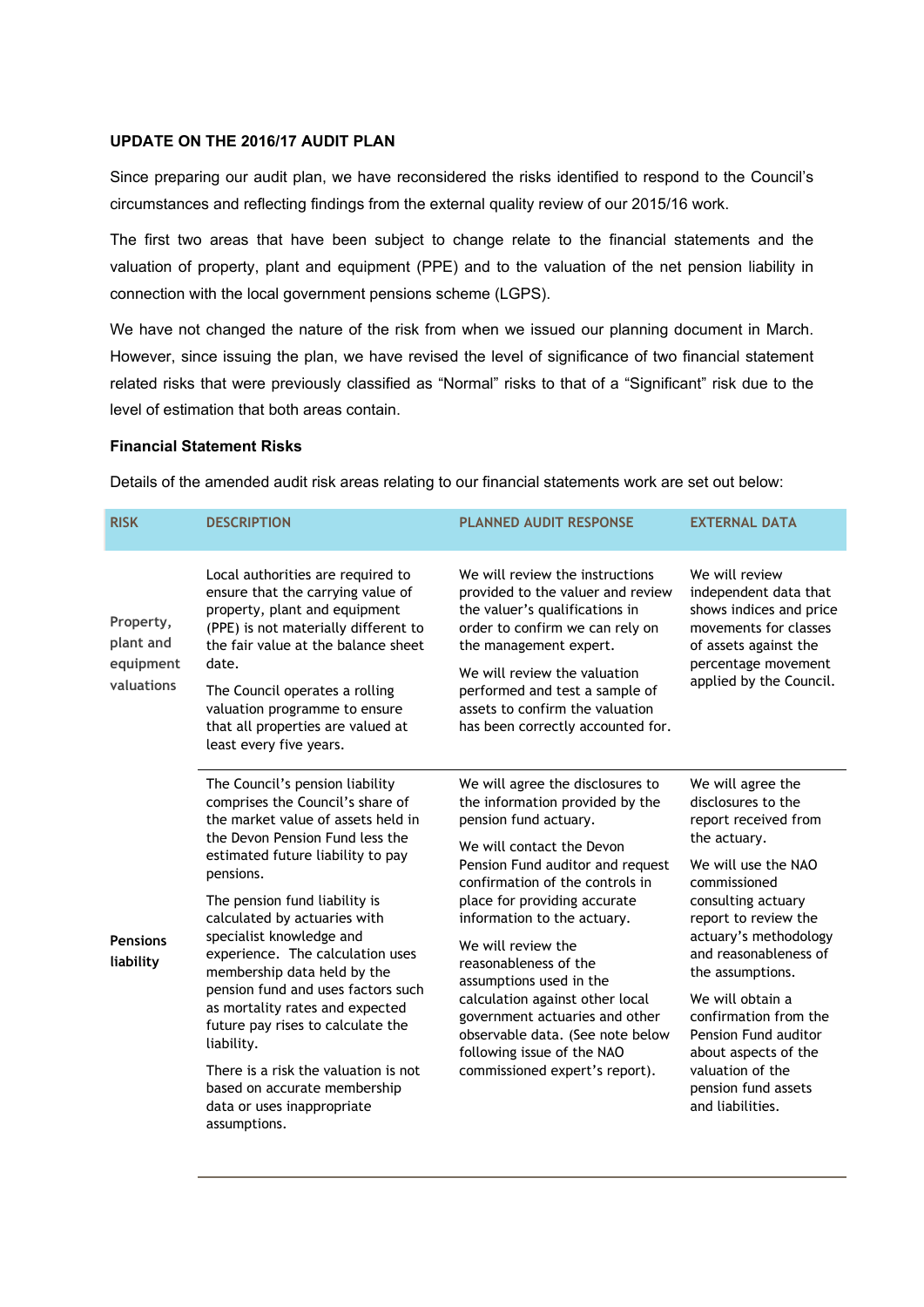#### **Assumptions underpinning the Local Government Pensions Scheme disclosures**

To support auditors in undertaking their work, the NAO has commissioned its own pensions expert to complete a programme of work which was then made available to local government auditors. The NAO commissioned work was performed by PwC and covered a range of areas including assessing the reasonableness of the assumptions used by the different firms of actuaries working for the different local authority pension funds. These assumptions are then utilised in calculating the figures that will be included in the financial statements of individual local authority members.

The Council is a member of the Devon Pension Fund for whom the actuary is Barnett Waddingham. PwC concluded in their report (and issued in May 2017) that Barnett Waddingham had used assumptions that were not in line with the PwC expected range. Specifically, PwC reported:

*"For employers advised by Barnett Waddingham, the discount rates proposed fall outside of our expected ranges as the methodology is not as robust as we would expect, particularly under market conditions at 31 March 2017."* 

The total value of pension fund liabilities at 31 March 2016 amounted to more than £1,000 million and therefore even small variations in the discount rate could potentially produce a material error. Therefore, the high value of the pension fund liabilities means that even a small error in the discount rate introduces the risk of a material error in the Council's accounts.

To address this issue, we will need to undertake additional audit work to assess the potential impact of the issue raised by PwC. Much of the work will be highly specialist and need to be performed by specialist actuaries who will need to assess the potential error that the use of the discount rates used by Barnett Waddingham could potentially produce when compared to discount rates that are within the expected range.

In accordance with the PSAA framework we will need to communicate with Public Sector Audit Appointments (PSAA) to discuss the fee implication and the recovery of our additional costs associated with this work.

## **Use of Resources**

We have also considered the use of resources element of our work but have concluded that there are no variations necessary to the risks identified earlier in our planning and outlined in our audit planning document presented to the Audit Committee in March 2017. These risk areas related to sustainable finances and working with partner organisations and both of these risk areas remain valid for our audit.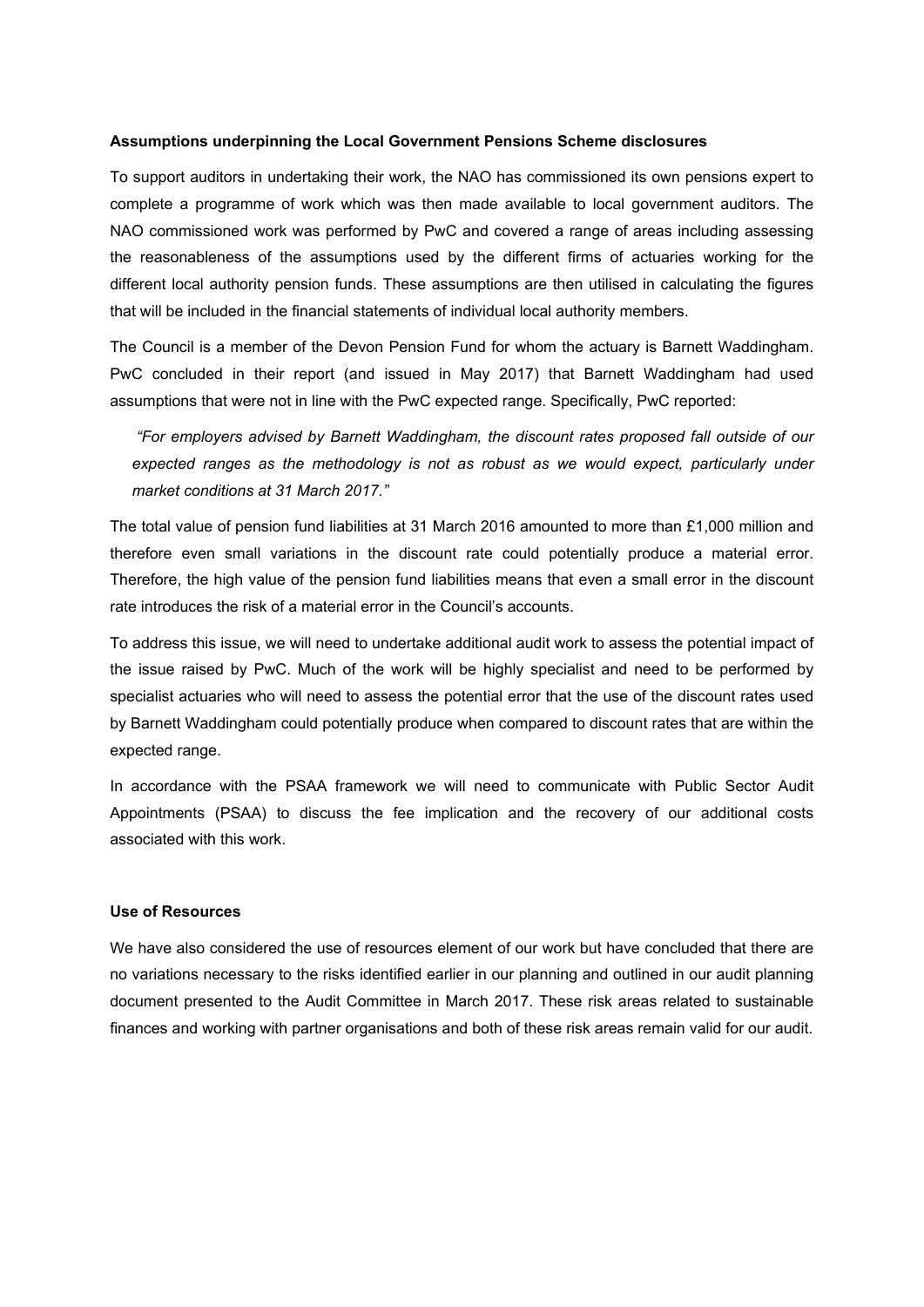## **Update to audit timings**

We have set out above the changes to our risk assessment that affect the financial statements and which will impact upon our approach. The changes are relatively minor and as the two areas relating to valuations were already within our audit plan and represent an increased focus on an area already identified as a risk rather than a substantive change to our plan.

The issue regarding the assumptions used by Barnett Waddingham and identified by PwC in their report will need to be addressed and we will notify the Audit Committee of the outcome of our discussions with PSAA.

We have begun the task of setting out in detail when we will perform our audit procedures and when we plan to complete our work and report to the Audit Committee.

An updated schedule of the key elements of our audit and when we expect to complete our work is set out in Appendix 1.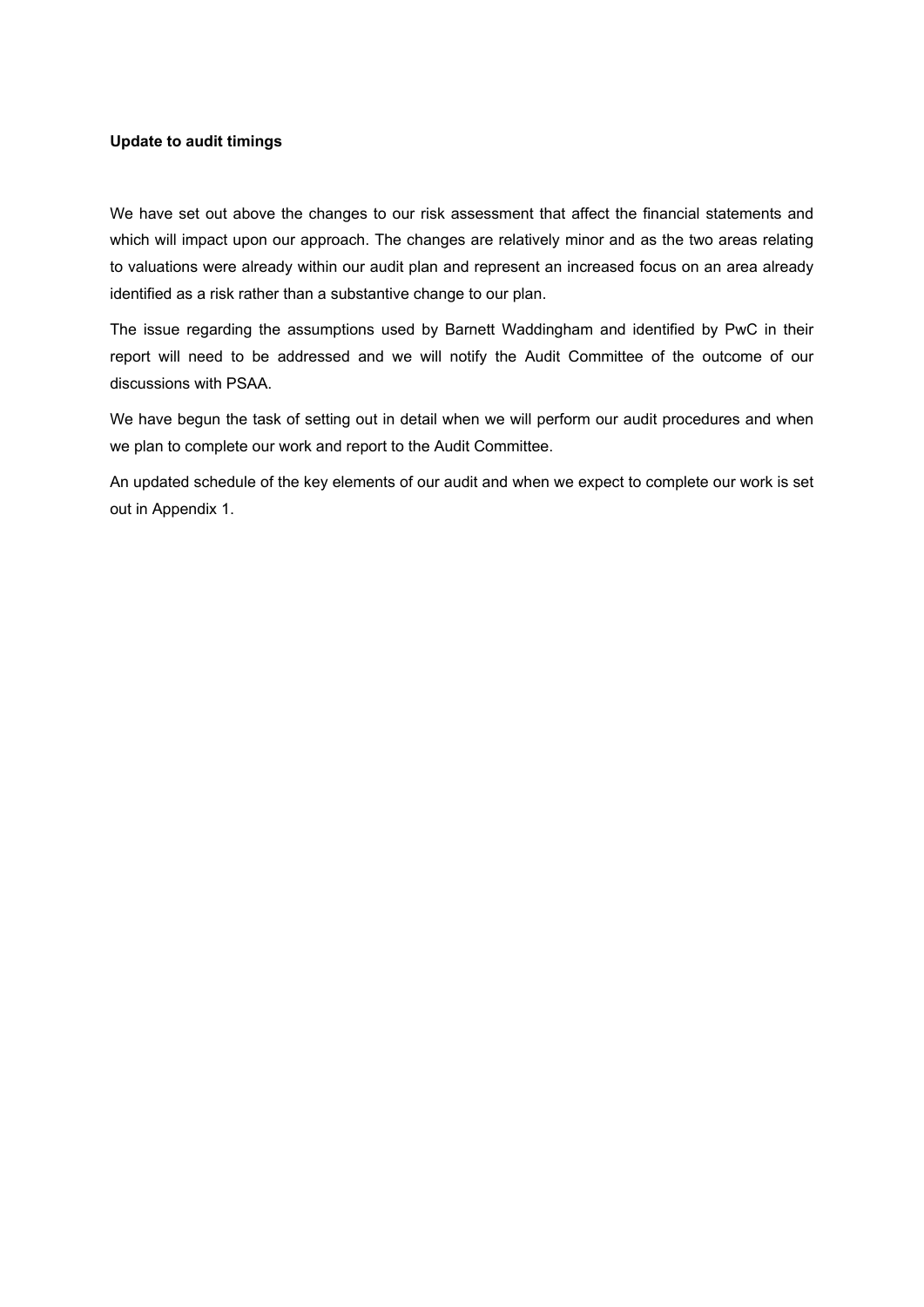# **Appendix 1**

# **2016/17 Annual Audit Plan – key dates**

| <b>Area of work</b>                                                       | <b>Scope / Associated deadlines</b>                                                                                                                                                                                                                                                                                                                                                                                                                                                                                                                                                            | <b>Status</b>                                                                                                                      | <b>Outputs / Date</b>                                                                                                                                                                                                                                                                                                         |
|---------------------------------------------------------------------------|------------------------------------------------------------------------------------------------------------------------------------------------------------------------------------------------------------------------------------------------------------------------------------------------------------------------------------------------------------------------------------------------------------------------------------------------------------------------------------------------------------------------------------------------------------------------------------------------|------------------------------------------------------------------------------------------------------------------------------------|-------------------------------------------------------------------------------------------------------------------------------------------------------------------------------------------------------------------------------------------------------------------------------------------------------------------------------|
| Planning                                                                  | Risk assessment and formulation<br>of the audit plan.<br>The detailed audit plan was<br>presented to the Audit Committee<br>in March 2017 and an update<br>provided in this report.                                                                                                                                                                                                                                                                                                                                                                                                            | Complete                                                                                                                           | <b>Audit Plan 2016/17</b><br>The plan was issued<br>and presented to the<br>Audit Committee in<br>March 2017 and an<br>update will be provided<br>at the June 2017<br>meeting.                                                                                                                                                |
| <b>Financial</b><br><b>Statements</b><br>and use of<br>resources<br>audit | Audit of the draft financial<br>statements to determine whether<br>they give a true and fair view of<br>the Council's financial affairs and<br>the income and expenditure for<br>the year.<br>The deadline for the Council to<br>prepare its draft accounts for audit<br>is 30 June 2017. However, in<br>preparing for the "faster close"<br>deadline date that will be<br>applicable in 2018 of May 2018,<br>the Council has planned to be in<br>the position to provide us with the<br>draft accounts by early June.<br>The deadline for issue of our audit<br>opinion is 30 September 2017. | Main audit visit to<br>commence on-site on 19<br>June following receipt of<br>the draft financial<br>statements on 8 June<br>2017. | <b>Final Report (ISA</b><br>260) to the Audit<br><b>Committee</b><br>Our report will be<br>presented to the Audit<br>Committee at a date to<br>be agreed but by 30<br>September 2017.<br>Opinion on the<br>financial statements<br>and use of resources<br>Deadline for issuing<br>the audit opinion is 30<br>September 2017. |
| Whole of<br>government<br>accounts audit                                  | Audit of the consolidation pack for<br>consistency with the audited<br>statement of accounts.<br>Initial guidance has identified a 29<br>September 2017 deadline for<br>submission.                                                                                                                                                                                                                                                                                                                                                                                                            | To be completed after the<br>main fieldwork is<br>complete.                                                                        | <b>Opinion on the WGA</b><br><b>Consolidation Pack</b><br>by the deadline.                                                                                                                                                                                                                                                    |
| <b>Annual Audit</b><br>Letter                                             | Public-facing summary of audit<br>work and key conclusions for the<br>year.                                                                                                                                                                                                                                                                                                                                                                                                                                                                                                                    | To be prepared after ISA<br>260 report has been<br>presented to the Audit<br>Committee.                                            | <b>Annual Audit Letter</b><br>Annual Audit letter to<br>be issued in October<br>2017.                                                                                                                                                                                                                                         |